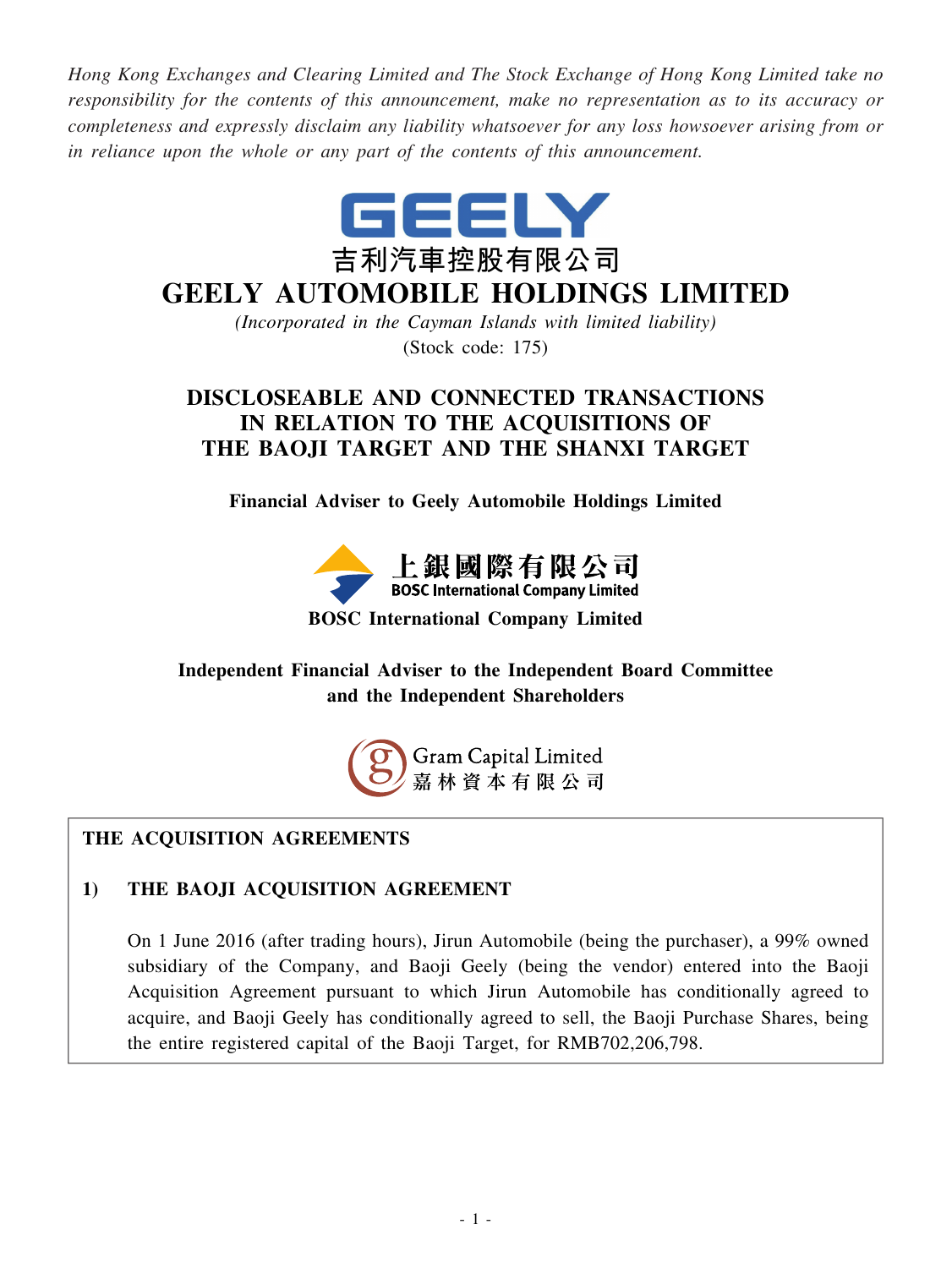# **2) THE SHANXI ACQUISITION AGREEMENT**

On 1 June 2016 (after trading hours), Jirun Automobile (being the purchaser) and Shanxi New Energy (being the vendor), entered into the Shanxi Acquisition Agreement pursuant to which Jirun Automobile has conditionally agreed to acquire, and Shanxi New Energy has conditionally agreed to sell, the Shanxi Purchase Shares, being the entire registered capital of the Shanxi Target, for RMB720,244,135.

# **IMPLICATIONS UNDER THE LISTING RULES**

Baoji Geely and Shanxi New Energy are wholly-owned subsidiaries of Zhejiang Haoqing, which is ultimately beneficially wholly-owned by Mr. Li and his associate. As such, each of Baoji Geely and Shanxi New Energy is an associate of Mr. Li, an executive Director and a substantial Shareholder holding approximately 42.98% of the total issued share capital of the Company as at the date of this announcement, and a connected person of the Company. Accordingly, the Acquisitions constitute connected transactions for the Company pursuant to Chapter 14A of the Listing Rules.

As one of the applicable aggregated percentage ratios in respect of the Acquisitions is more than 5%, the Acquisitions are subject to the reporting, announcement and the Independent Shareholders' approval requirements under Chapter 14A of the Listing Rules. Furthermore, as one of the applicable aggregated percentage ratios in respect of the Acquisitions is more than 5% but less than 25%, the Acquisitions also constitute discloseable transactions for the Company under Chapter 14 of the Listing Rules.

# **GENERAL**

An Independent Board Committee has been formed to advise the Independent Shareholders with respect to the Acquisitions, and Gram Capital has been appointed as the independent financial adviser to make recommendations to the Independent Board Committee and the Independent Shareholders in this regard.

A circular containing, among other things, (i) further information about the Acquisitions; (ii) the recommendation of the Independent Board Committee in respect of the terms of the Acquisition Agreements; (iii) the advice of Gram Capital regarding the terms of the Acquisition Agreements; and (iv) other information as required under the Listing Rules together with the notice of the EGM, will be despatched to the Shareholders on or before 30 June 2016.

**Completion of the Acquisitions is subject to the satisfaction of the conditions precedent under the Acquisition Agreements, and therefore, may or may not proceed to completion. Shareholders and potential investors are advised to exercise caution when dealing in the Shares.**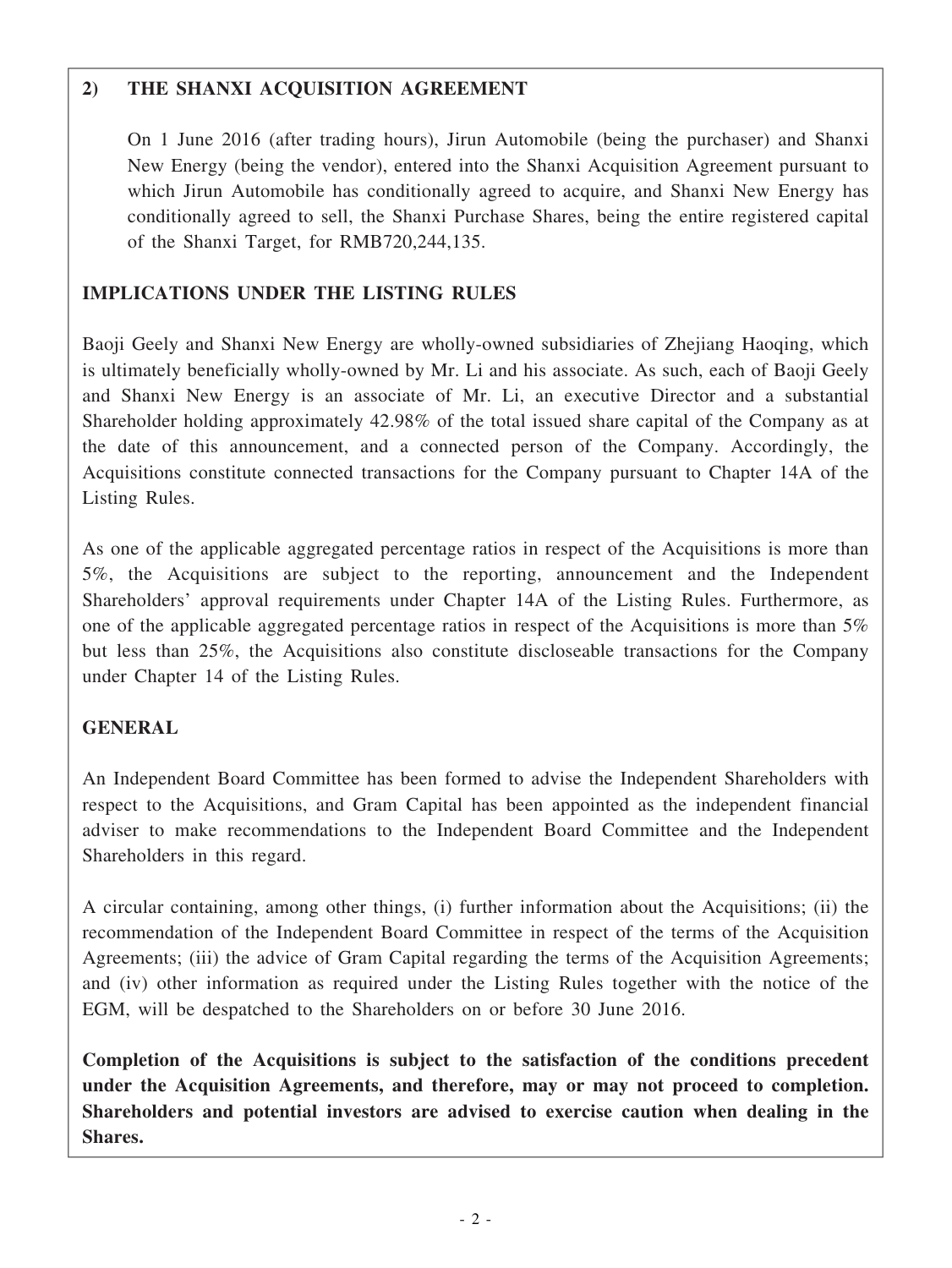# **THE ACQUISITION AGREEMENTS**

# **1) THE BAOJI ACQUISITION AGREEMENT**

On 1 June 2016 (after trading hours), Jirun Automobile (being the purchaser), a 99% owned subsidiary of the Company, and Baoji Geely (being the vendor) entered into the Baoji Acquisition Agreement pursuant to which Jirun Automobile has conditionally agreed to acquire, and Baoji Geely has conditionally agreed to sell, the Baoji Purchase Shares, being the entire registered capital of the Baoji Target, for RMB702,206,798.

The principal terms of the Baoji Acquisition Agreement are set out below:

### **Date**

1 June 2016 (after trading hours)

### **Parties**

Vendor: Baoji Geely

Purchaser: Jirun Automobile

Baoji Geely is principally engaged in the design, manufacturing, sales and after-sales services of automobiles related components, and investment advisory services in the PRC. It is a whollyowned subsidiary of Zhejiang Haoqing, which is ultimately beneficially wholly-owned by Mr. Li and his associate. Mr. Li is an executive Director and a substantial Shareholder holding approximately 42.98% of the total issued share capital of the Company as at the date of this announcement. Accordingly, Baoji Geely is an associate of Mr. Li and a connected person of the Company.

Jirun Automobile is a 99% owned subsidiary of the Company and is principally engaged in the research, development, production, marketing and sales of sedans and related automobile components in the PRC.

#### **Subject matter**

Pursuant to the Baoji Acquisition Agreement, Jirun Automobile has conditionally agreed to acquire and Baoji Geely has conditionally agreed to sell, the Baoji Purchase Shares, being the entire registered capital of the Baoji Target. Details of the Baoji Target are set out in the section headed "INFORMATION ON THE TARGETS" below.

Upon completion of the Baoji Acquisition, the Baoji Target will become a wholly-owned subsidiary of Jirun Automobile, and the financial statements of the Baoji Target will be consolidated into the financial statements of the Group.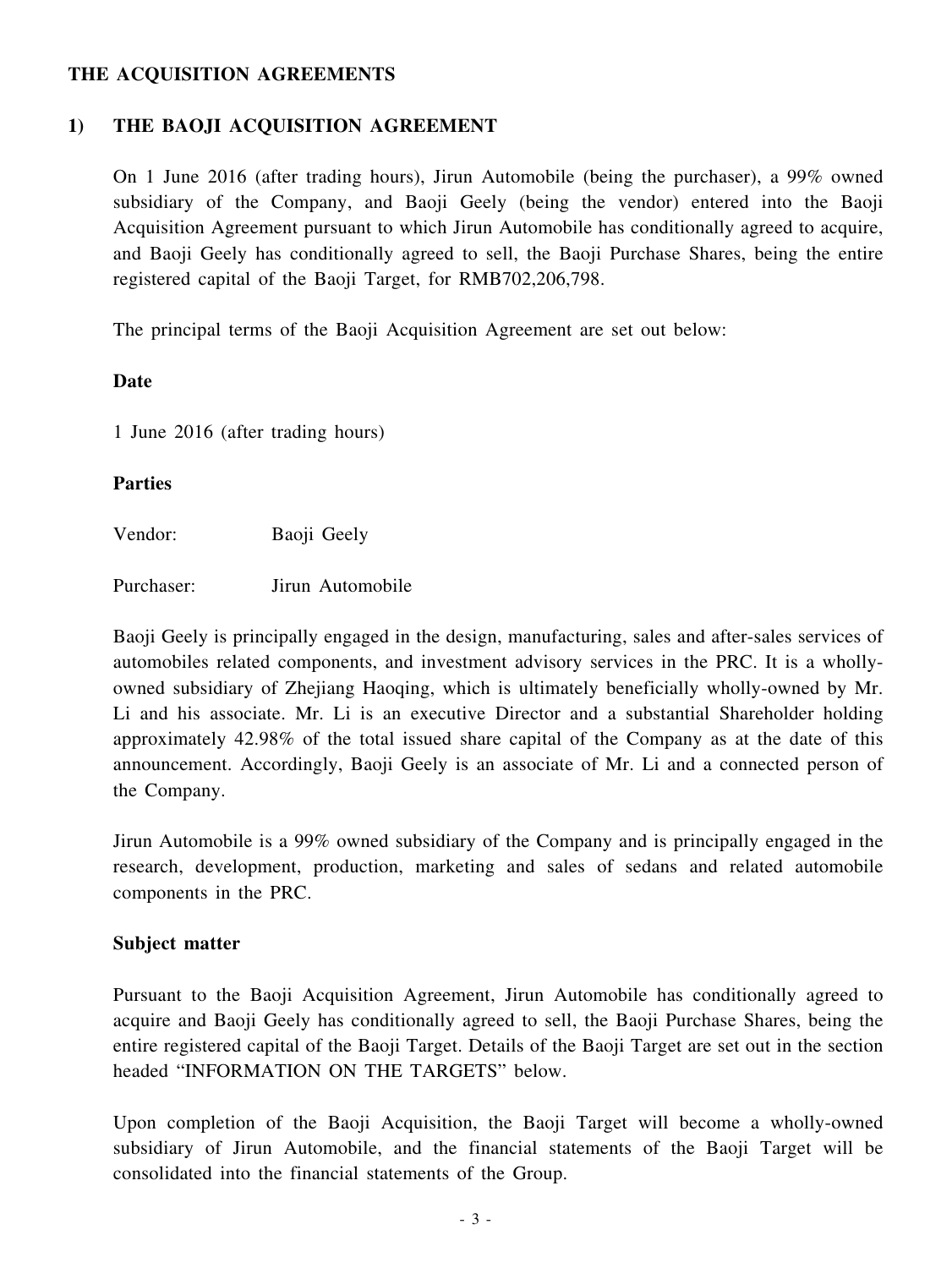# **Baoji Consideration**

The Baoji Consideration is RMB702,206,798, which will be payable in cash within 60 calendar days from completion of the Baoji Acquisition.

Baoji Geely has transferred certain production machinery to the Baoji Target, and will be injecting the Baoji Land and Buildings into the Baoji Target by way of capital injection for manufacturing usage. The Baoji Consideration was determined after arm's length negotiations between Jirun Automobile and Baoji Geely with reference to the net asset value of the Baoji Target prepared under the PRC GAAP as at 31 May 2016 of RMB702,206,798, which includes the aggregate book value of the Baoji Land and Buildings.

# **Status of the Baoji Land and Buildings and undertaking**

As it is likely that the transfer of the legal titles of the Baoji Land and Buildings from Baoji Geely to the Baoji Target will not be completed before completion of the Baoji Acquisition due to prolonged procedural requirements in the PRC, Baoji Geely has undertaken to Jirun Automobile in the Baoji Acquisition Agreement that the legal titles of the Baoji Land and Buildings will be transferred from Baoji Geely to the Baoji Target in accordance with the applicable laws in the PRC after completion of the Baoji Acquisition on or before 31 December 2018. In the event that the aforesaid transfer of legal titles of the Baoji Land and Buildings is not completed by 31 December 2018, Baoji Geely will indemnify Jirun Automobile from any loss arising from such failure of transfer of the legal titles of the Baoji Land and Buildings to the Baoji Target, plus interests attributable to the Baoji Consideration based on an interest charge of 10% per annum.

Furthermore, 7 buildings under construction with a total gross floor area of approximately 55,872.33 sq.m. which form part of the Baoji Land and Buildings have not yet obtained the title certificates, construction planning permits and the construction commencement permits. Baoji Target is in the process of obtaining the relevant certificates and permits for such properties.

As advised by the PRC counsel, they do not foresee that there will be any material legal impediment in i) the transfer of the legal titles of the Baoji Land and Buildings from Baoji Geely to the Baoji Target; and ii) subsequently obtaining the relevant title certificates and permits.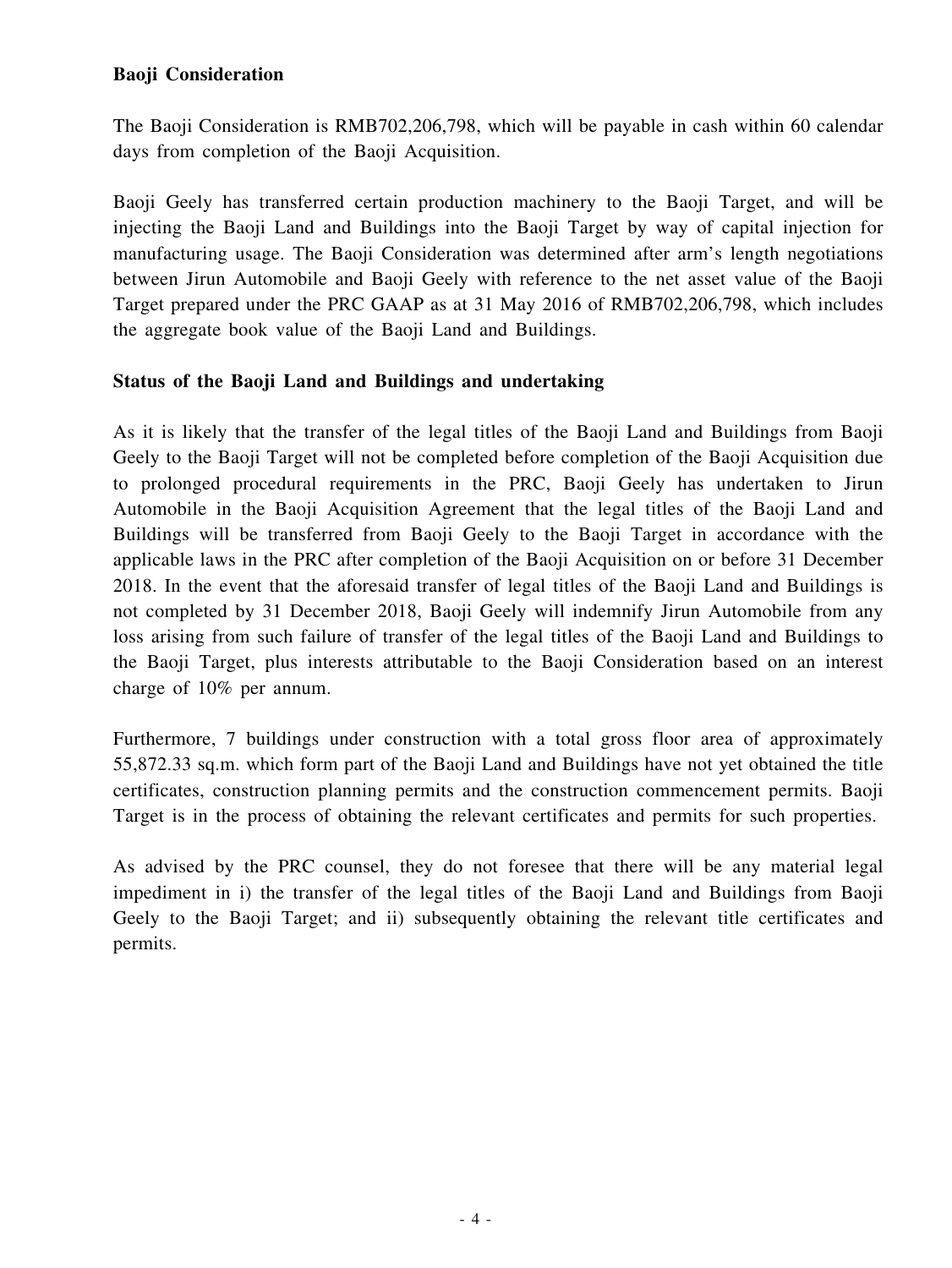# **Conditions precedent**

Completion of the Baoji Acquisition will be subject to and conditional upon the fulfillment of the following conditions:

- (a) Jirun Automobile being satisfied with the results of its due diligence work performed on the Baoji Target, which will include but are not limited to:
	- (i) the completion of capital injections into the Baoji Target by Baoji Geely (excluding the Baoji Land and Buildings) in accordance with the applicable laws in the PRC;
	- (ii) the completion of transfers of the production machinery from Baoji Geely to the Baoji Target; and
	- (iii) the Baoji Target having received all required consents and approvals to carry out its principal business.
- (b) the Company having complied with the applicable requirements of the Listing Rules relating to the Baoji Acquisition, including where necessary, the obtaining of Independent Shareholders' approval on the transactions contemplated under the Baoji Acquisition Agreement;
- (c) the receipt of all consents, waivers or approvals from any government department or any persons required for or in connection with the execution, delivery and performance of the Baoji Acquisition Agreement including, but not limited to, the SAIC issuing a new business license for the Baoji Target showing Jirun Automobile as the Baoji Target's sole shareholder;
- (d) the representations and warranties made by Baoji Geely in the Baoji Acquisition Agreement remaining true and correct in all material respects, and Baoji Geely shall have fully carried out its obligations under the Baoji Acquisition Agreement; and
- (e) there being no material adverse change to factors potentially affecting the Baoji Acquisition and the completion of the Baoji Acquisition is not prohibited by applicable laws.

In the event that the conditions set out above are not fulfilled on or before the Long Stop Date, unless the Company consents to an extension in writing, any party to the Baoji Acquisition Agreement will have the right to terminate the Baoji Acquisition Agreement by prior written notice to the other party. In the event of such termination, no party to the Baoji Acquisition Agreement may raise any claim against the other party or demand any other party to undertake any liability. All rights, obligations and liabilities under the Baoji Acquisition Agreement will become null and void upon such termination and of no further effect, save with respect to any antecedent breaches.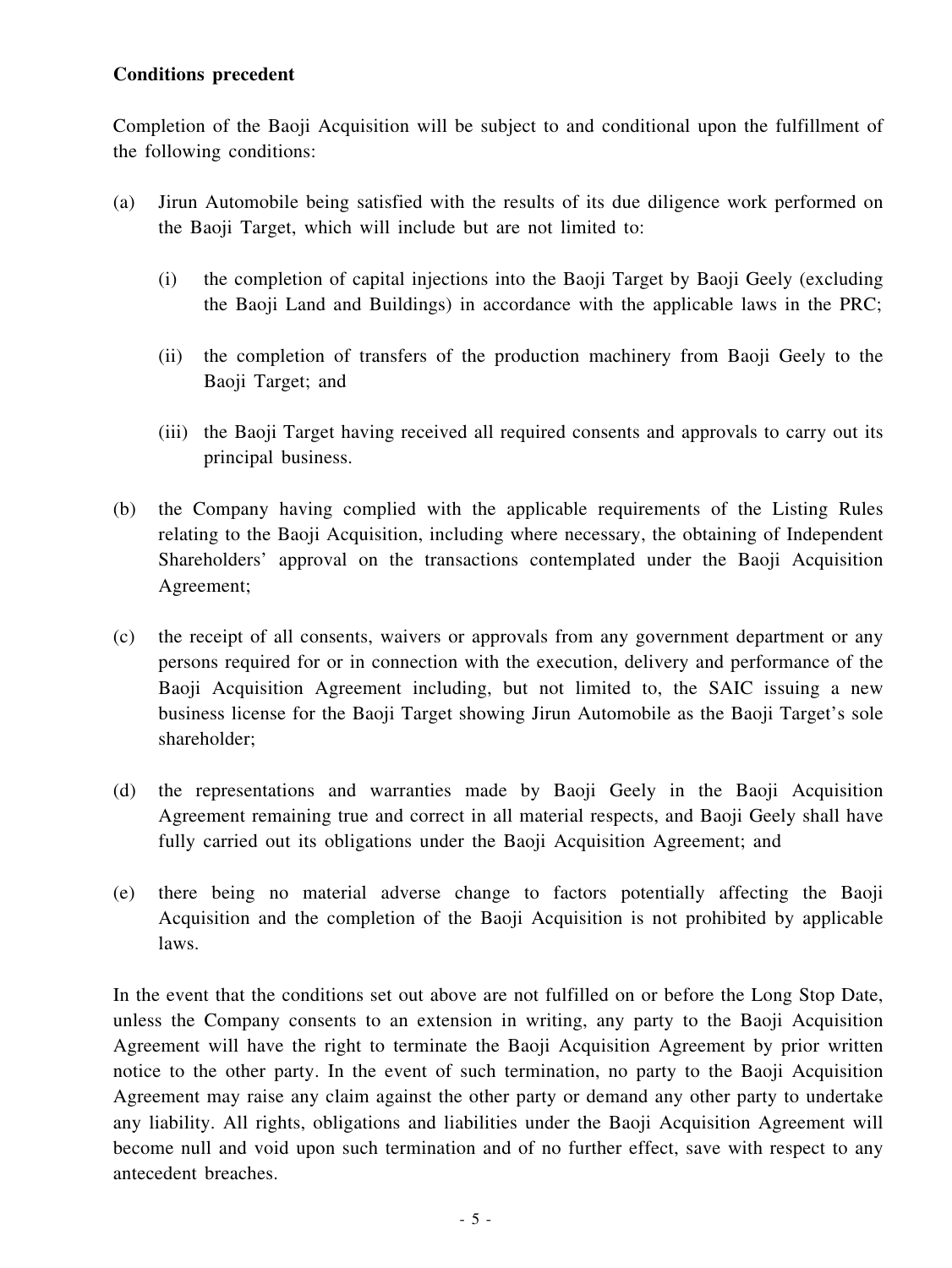# **Completion of the Baoji Acquisition**

Completion of the Baoji Acquisition will take place on the date which all the conditions to the Baoji Acquisition Agreement have been fulfilled or such other later date as the parties may agree in writing.

### **2) THE SHANXI ACQUISITION AGREEMENT**

On 1 June 2016 (after trading hours), Jirun Automobile (being the purchaser) and Shanxi New Energy (being the vendor) entered into the Shanxi Acquisition Agreement pursuant to which Jirun Automobile has conditionally agreed to acquire, and Shanxi New Energy has conditionally agreed to sell, the Shanxi Purchase Shares, being the entire registered capital of the Shanxi Target, for RMB720,244,135.

The principal terms of the Shanxi Acquisition Agreement are set out below:

#### **Date**

1 June 2016 (after trading hours)

#### **Parties**

Vendor: Shanxi New Energy

Purchaser: Jirun Automobile

Shanxi New Energy is principally engaged in the design, manufacturing, sales and after-sales services of automobiles related components and investment advisory services in the PRC. It is a wholly-owned subsidiary of Zhejiang Haoqing, which is ultimately beneficially wholly-owned by Mr. Li and his associate. Mr. Li is an executive Director and a substantial Shareholder holding approximately 42.98% of the total issued share capital of the Company as at the date of this announcement. Accordingly, Shanxi New Energy is an associate of Mr. Li and a connected person of the Company.

#### **Subject matter**

Pursuant to the Shanxi Acquisition Agreement, Jirun Automobile has conditionally agreed to acquire and Shanxi New Energy has conditionally agreed to sell, the Shanxi Purchase Shares, being the entire registered capital of the Shanxi Target. Details of the Shanxi Target are set out in the section headed "INFORMATION ON THE TARGETS" below.

Upon completion of the Shanxi Acquisition, the Shanxi Target will become a wholly-owned subsidiary of Jirun Automobile, and the financial statements of the Shanxi Target will be consolidated into the financial statements of the Group.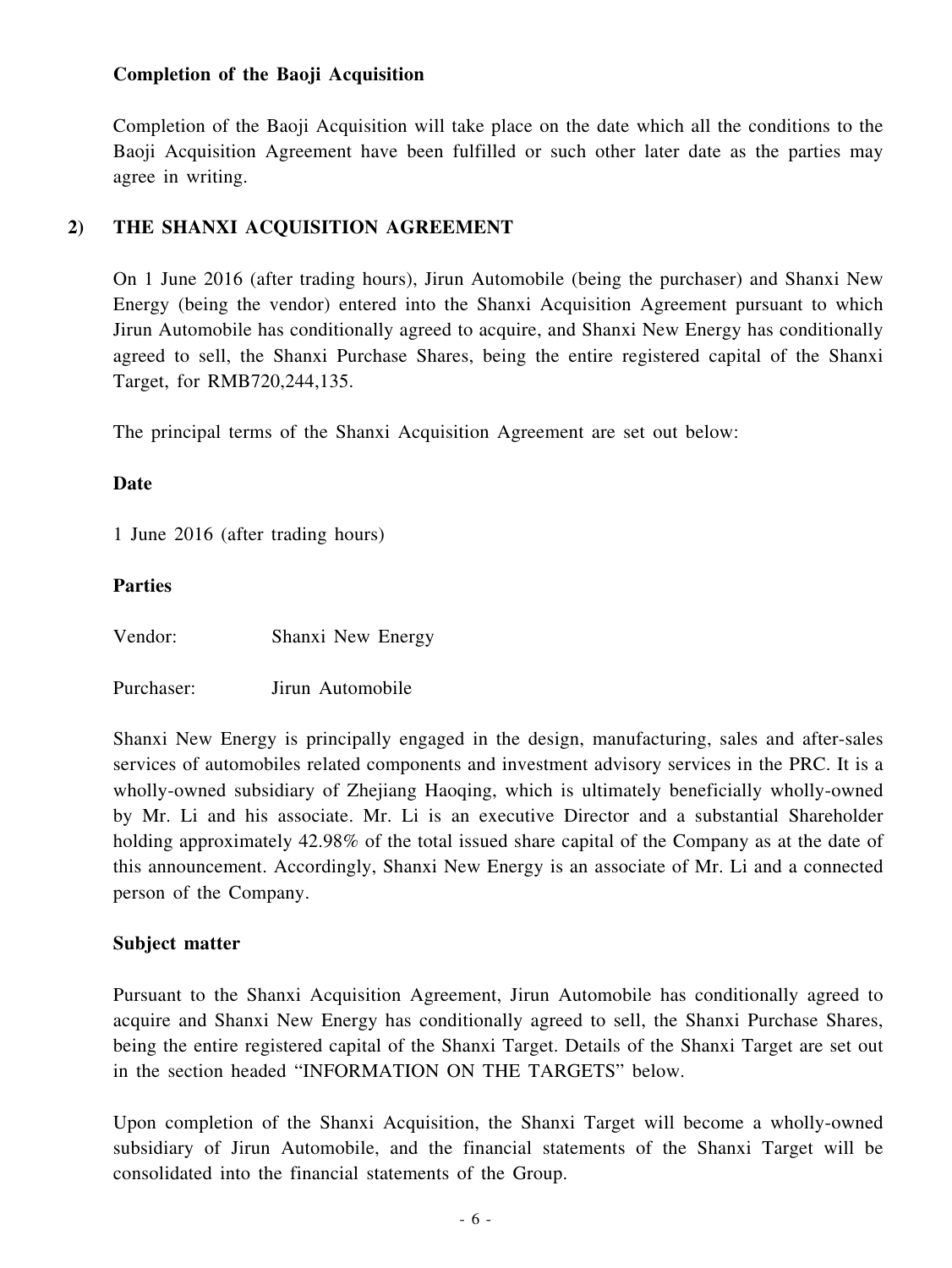### **Shanxi Consideration**

The Shanxi Consideration is RMB720,244,135, which will be payable in cash within 60 calendar days from completion of the Shanxi Acquisition.

Shanxi New Energy has transferred certain production machinery to the Shanxi Target, and will be injecting the Shanxi Land and Buildings into the Shanxi Target by way of capital injection for manufacturing usage. The Shanxi Consideration was determined after arm's length negotiations between Jirun Automobile and Shanxi New Energy with reference to the net asset value of the Shanxi Target prepared under the PRC GAAP as at 31 May 2016 of RMB720,244,135, which includes the aggregate book value of the Shanxi Land and Buildings.

### **Status of the Shanxi Land and Buildings and undertaking**

As it is likely that the transfer of the legal titles of the Shanxi Land and Buildings from Shanxi New Energy to the Shanxi Target will not be completed before completion of the Shanxi Acquisition due to prolonged procedural requirements in the PRC, Shanxi New Energy has undertaken to Jirun Automobile in the Shanxi Acquisition Agreement that the legal titles of the Shanxi Land and Buildings will be transferred from Shanxi New Energy to the Shanxi Target in accordance with the applicable laws in the PRC after completion of the Shanxi Acquisition on or before 31 December 2020. In the event that the aforesaid transfer of legal titles of the Shanxi Land and Buildings is not completed by 31 December 2020, Shanxi New Energy will indemnify Jirun Automobile for any loss arising from such failure of transfer of the legal titles of the Shanxi Land and Buildings to the Shanxi Target, plus interests attributable to the Shanxi Consideration based on an interest charge of 10% per annum.

Furthermore, 19 completed buildings which form part of the Shanxi Land and Buildings with a total gross floor area of approximately 190,538.74 sq.m. have not yet obtained the title certificates, out of which 6 buildings with a total gross floor area of approximately 2,045.09 sq.m. have not yet obtained the construction commencement permits. 3 buildings under construction with a total gross floor area of approximately 1,494 sq.m. have not yet obtained the construction commencement permits and out of which one building under construction with a total gross floor area of approximately 524 sq.m. has not yet obtained the construction planning permit. Shanxi Target is in the process of obtaining the relevant certificates and permits for such properties.

As advised by the PRC counsel, they do not foresee that there will be any material legal impediment in i) the transfer of the legal titles of the Shanxi Land and Buildings from Shanxi New Energy to the Shanxi Target; and ii) subsequently obtaining the relevant title certificates and permits.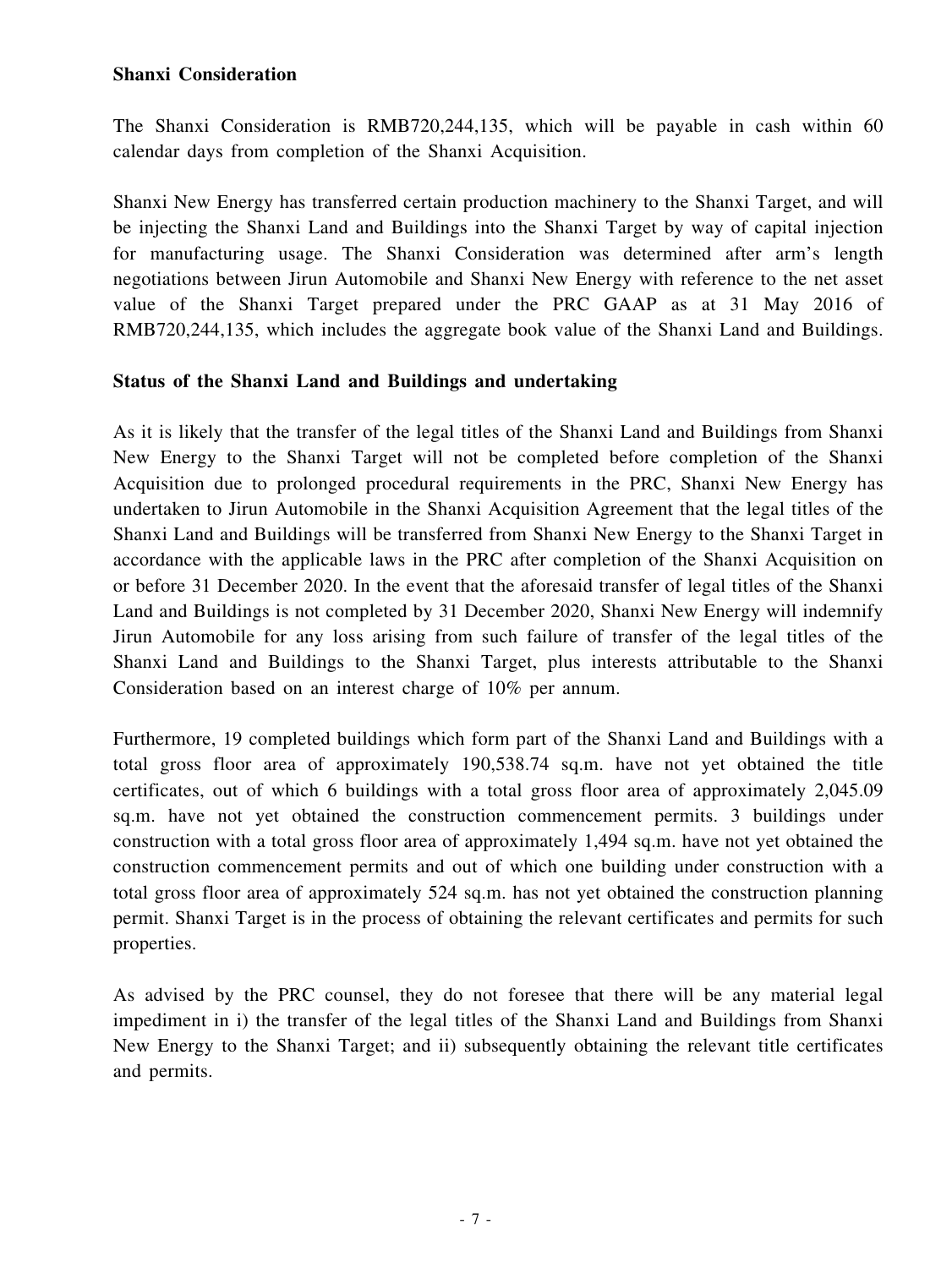# **Conditions precedent**

Completion of the Shanxi Acquisition will be subject to and conditional upon the fulfillment of the following conditions:

- (a) Jirun Automobile being satisfied with the results of its due diligence work performed on the Shanxi Target, which will include but are not limited to:
	- (i) the completion of capital injections into the Shanxi Target by Shanxi New Energy (excluding the Shanxi Land and Buildings) in accordance with the applicable laws in the PRC;
	- (ii) the completion of transfers of the production machinery from Shanxi New Energy to the Shanxi Target; and
	- (iii) the Shanxi Target having received all required consents and approvals to carry out its principal business.
- (b) the Company having complied with the applicable requirements of the Listing Rules relating to the Shanxi Acquisition, including where necessary, the obtaining of Independent Shareholders' approval on the transactions contemplated under the Shanxi Acquisition Agreement;
- (c) the receipt of all consents, waivers or approvals from any government departments or any persons required for or in connection with the execution, delivery and performance of the Shanxi Acquisition Agreement including, but not limited to, the SAIC issuing a new business license for the Shanxi Target showing Jirun Automobile as the Shanxi Target's sole shareholder;
- (d) the representations and warranties made by Shanxi New Energy in the Shanxi Acquisition Agreement remaining true and correct in all material respects, and Shanxi New Energy shall have fully carried out its obligations under the Shanxi Acquisition Agreement; and
- (e) there being no material adverse change to factors potentially affecting the Shanxi Acquisition and the completion of the Shanxi Acquisition is not prohibited by applicable laws.

In the event that the conditions set out above are not fulfilled on or before the Long Stop Date, unless the Company consents to an extension in writing, any party to the Shanxi Acquisition Agreement will have the right to terminate the Shanxi Acquisition Agreement by prior written notice to the other party. In the event of such termination, no party to the Shanxi Acquisition Agreement may raise any claim against the other party or demand any other party to undertake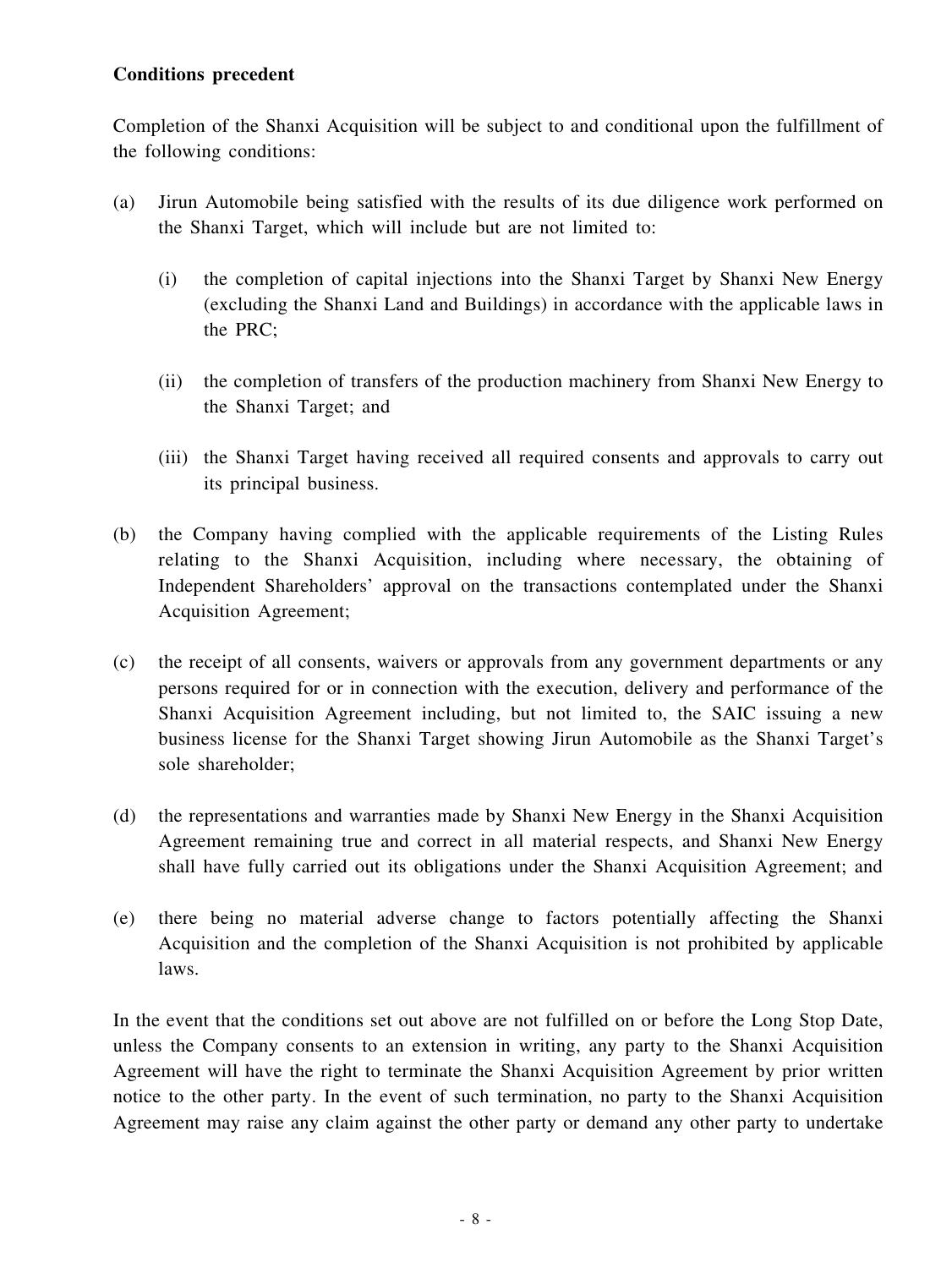any liability. All rights, obligations and liabilities under the Shanxi Acquisition Agreement will become null and void upon such termination and of no further effect, save with respect to any antecedent breaches.

#### **Completion of the Shanxi Acquisition**

Completion of the Shanxi Acquisition will take place on the date on which all the conditions to the Shanxi Acquisition Agreement have been fulfilled or such other later date as the parties may agree in writing.

# **INFORMATION ON THE TARGETS**

### **Principal businesses of the Baoji Target and the Shanxi Target**

The Baoji Target is a limited liability company incorporated in the PRC on 14 April 2016. It is principally engaged in the design, production, marketing and sales of automobiles and related automobile components in the PRC.

After completion of the transfer of the Baoji Land and Buildings from Baoji Geely to the Baoji Target, the Baoji Target will hold the Baoji Manufacturing Plant, which will be its principal asset and is located at the New High-tech Industries Development Zone, Baoji City, Shaanxi Province, the PRC. The Baoji Manufacturing Plant will have the capability to manufacture new high-end sedan and sport utility vehicle ("**SUV**") models. The Baoji Manufacturing Plant has a designed production capacity of approximately 200,000 units of vehicle per annum. The total area of the Baoji Manufacturing Plant is approximately 790,850 sq.m. The Baoji Manufacturing Plant includes four workshops on stamping, welding, painting and assembling. The Baoji Manufacturing Plant is currently undergoing standard operating procedures in preparation for the commercial launch of new models. It is expected that the commercial production will commence during the third quarter of 2016.

The Shanxi Target is a limited liability company incorporated in the PRC on 19 April 2016. It is principally engaged in the design, production, marketing and sales of automobiles and related automobile components in the PRC.

After completion of the transfer of the Shanxi Land and Buildings from Shanxi New Energy to the Shanxi Target, the Shanxi Target will hold the Shanxi Manufacturing Plant, which will be its principal asset and is located at the Jinzhong City, Shanxi Province, the PRC. The Shanxi Manufacturing Plant will have the capability to manufacture new high-end sedan and mid-end to high-end electric vehicle models. The Shanxi Manufacturing Plant has a designed production capacity of approximately 100,000 units of vehicle per annum. The total area of the Shanxi Manufacturing Plant is approximately 733,333.34 sq.m. The Shanxi Manufacturing Plant includes four workshops on stamping, welding, painting and assembling. The Shanxi Manufacturing Plant is also currently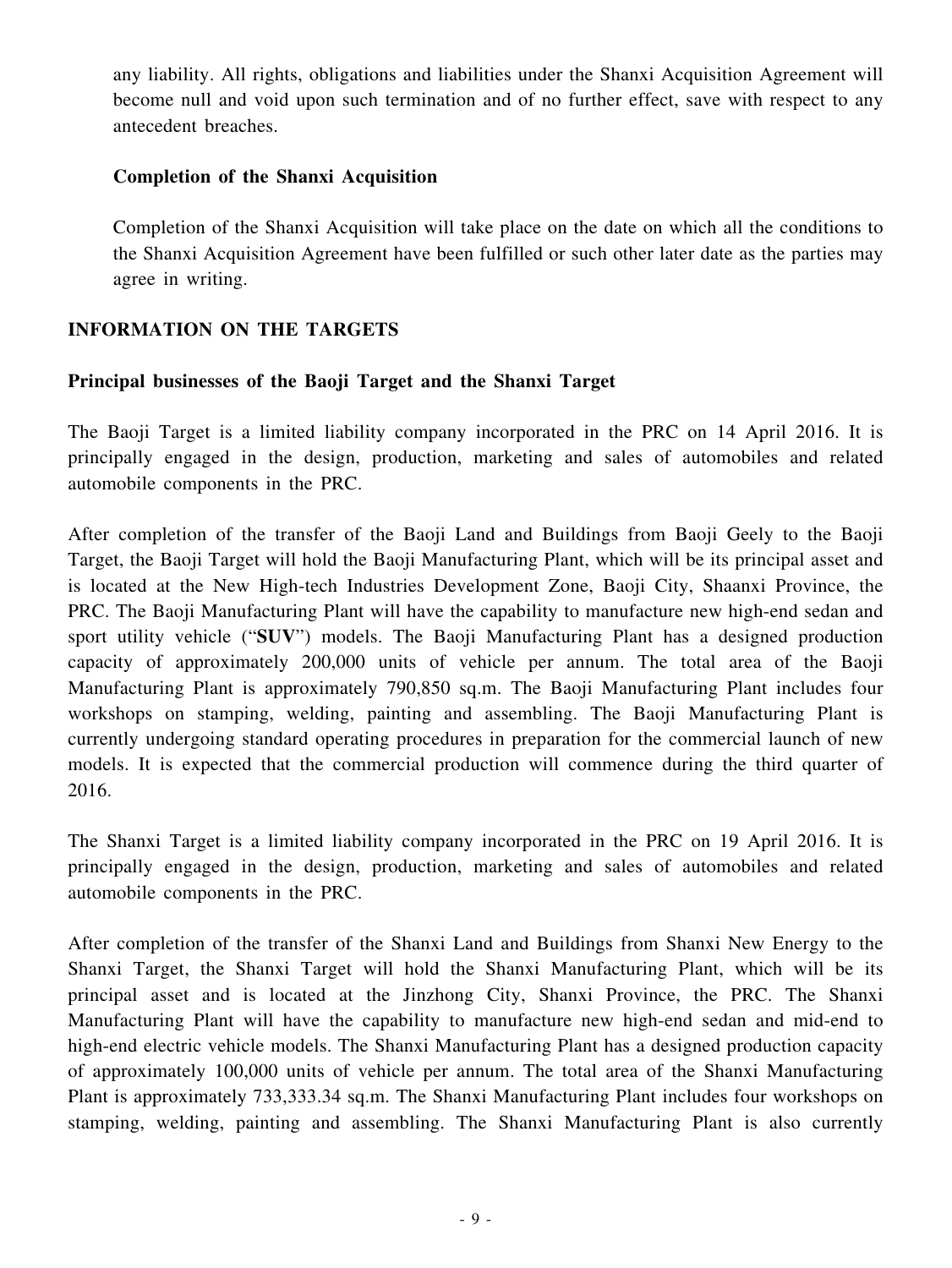undergoing standard operating procedures in preparation for the commercial launch of new models. Similar to the Baoji Manufacturing Plant, it is also expected that the commercial production will commence during the third quarter of 2016.

# **Shareholding structures of the Baoji Target and the Shanxi Target**

The following diagrams set out the shareholding structures of the Baoji Target and the Shanxi Target before and upon completion of the Baoji Acquisition and the Shanxi Acquisition, respectively:

*Baoji Target*







*\* Pursuant to the Acquisition Agreements, each of Baoji Geely and Shanxi New Energy undertakes to Jirun Automobile that the respective legal titles of the Baoji Land and Buildings and the Shanxi Land and Buildings will be successfully transferred from each of Baoji Geely and Shanxi New Energy to the Baoji Target and the Shanxi Target respectively in accordance with the applicable laws in the PRC after completion of the respective Acquisitions.*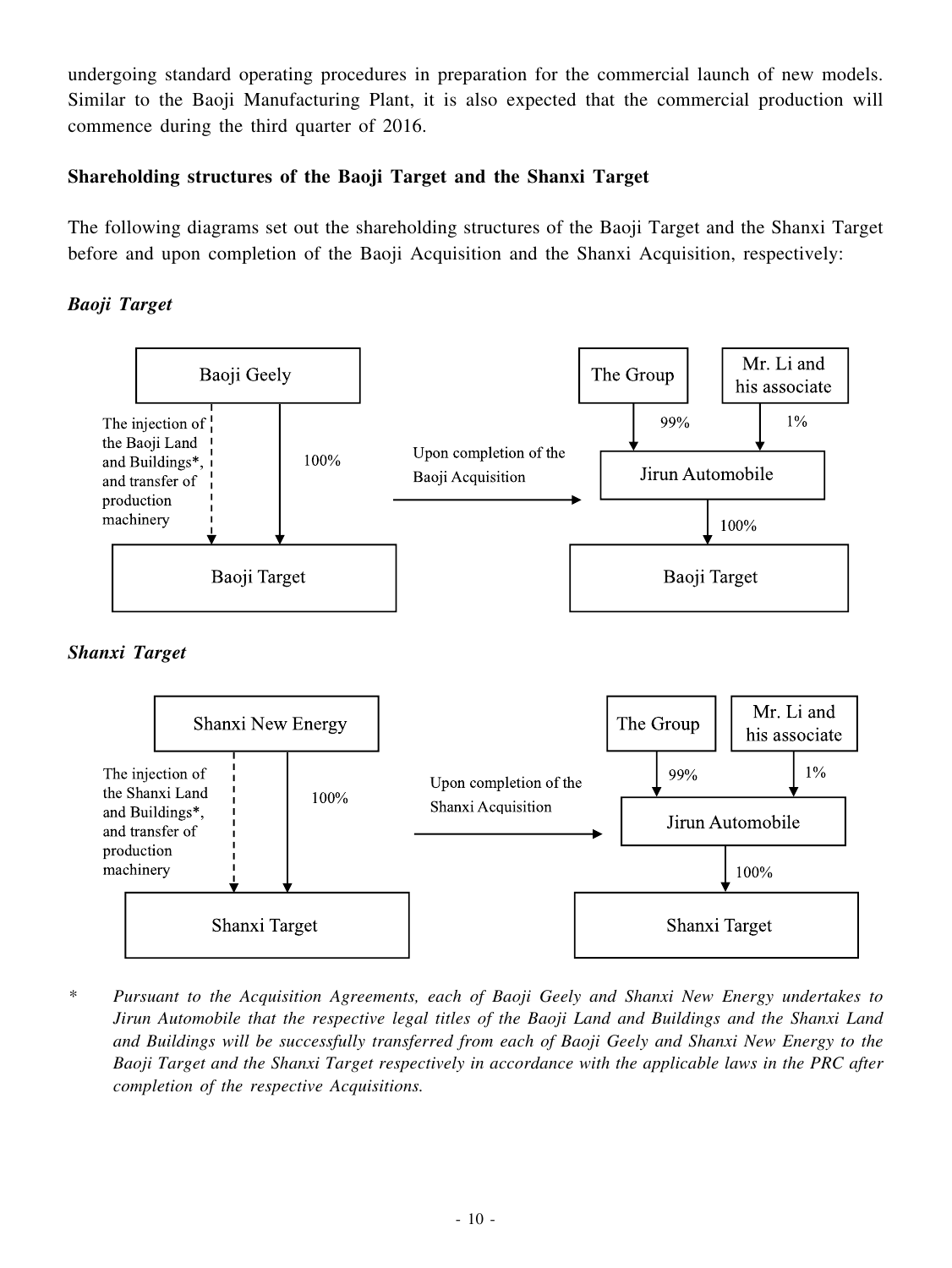# **Financial information on the Baoji Target and the Shanxi Target**

Set out below is the unaudited financial information of the Baoji Target and the Shanxi Target from their respective date of incorporation up to 31 May 2016 prepared under the PRC GAAP:

> **From date of incorporation up to 31 May 2016**

Revenue Nil Loss before and after taxation RMB1,050,302

The unaudited net asset value of the Baoji Target as at 31 May 2016 amounted to approximately RMB702,206,798.

Revenue Nil Loss before and after taxation RMB558,365

The unaudited net asset value of the Shanxi Target as at 31 May 2016 amounted to approximately RMB720,244,135.

# **REASONS FOR AND BENEFITS OF THE ACQUISITIONS**

The Group is principally engaged in the research and development, manufacturing and trading of automobiles, automobile parts and related automobile components, and investment holding. The Geely Holding Group is principally engaged in the sales of automobiles and related parts and components wholesale and retail business.

The Directors consider that the Acquisitions will provide an opportunity for the Group to expand its manufacturing capacity to meet the increasing demand of automobiles in the PRC, as well as enhance its production capabilities for the manufacture of new high-end sedan, SUV and mid-end to high-end electric vehicle models as the Group's existing manufacturing plants do not have the required production capabilities to manufacture these new models. The Baoji Manufacturing Plant will primarily manufacture new high-end sedan and SUV models, and the Shanxi Manufacturing Plant will primarily manufacture new high-end sedan and mid-end to high-end electric vehicle models. It is anticipated that after completion of the Acquisitions, the launch of these new models will expand the Group's products offering and enhance the overall competitive strength of the Group's products in the market and become one of the key drivers for future profitability. It is currently expected that the commercial production of these new models by the Shanxi Manufacturing Plant and the Baoji Manufacturing Plant will commence during the third quarter of 2016.

# **Baoji Target**

**Shanxi Target**

**From date of incorporation up to**

**31 May 2016**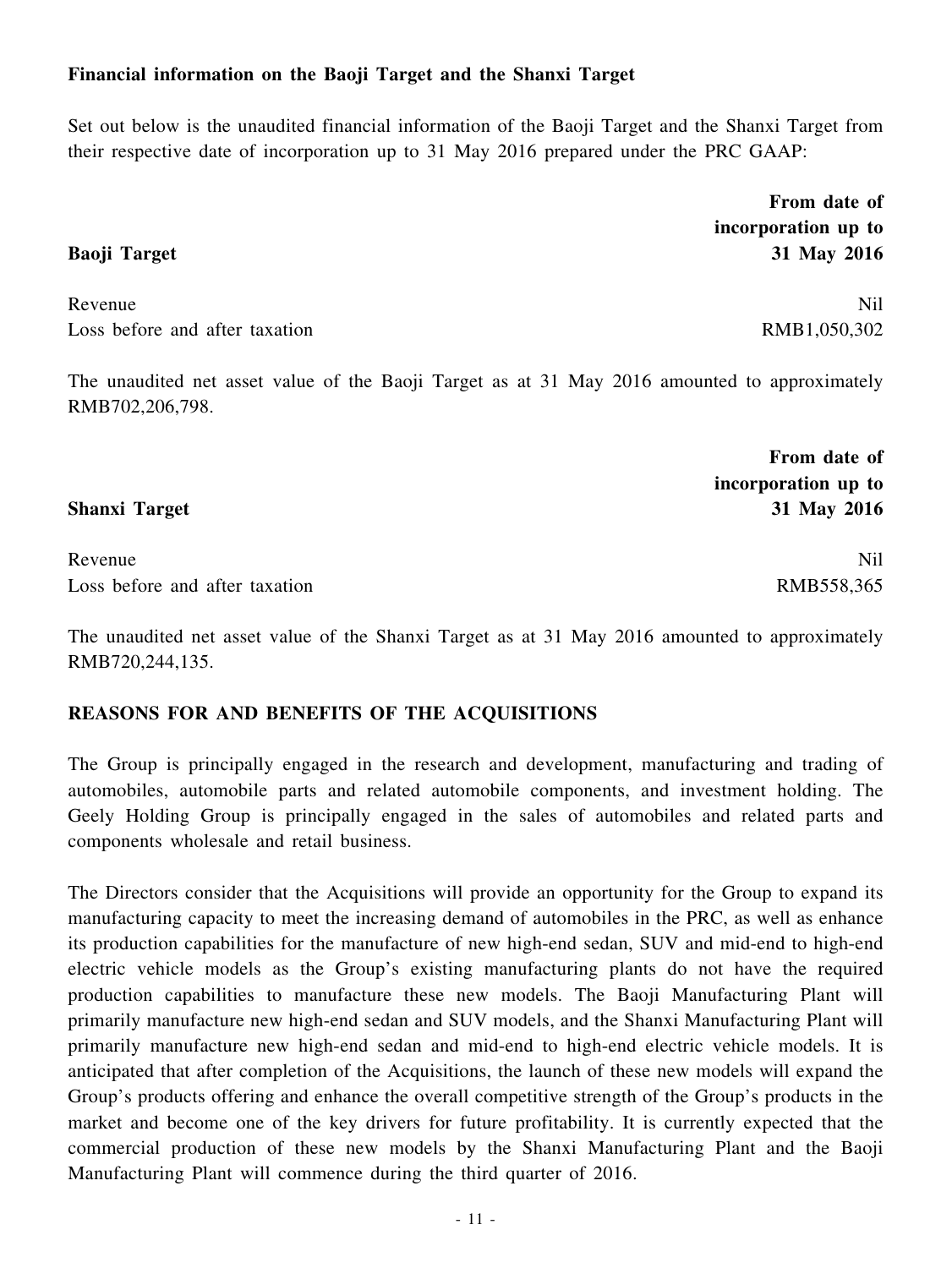The Directors (excluding the independent non-executive Directors whose views will be contained in the circular to be despatched to the Shareholders after having taken into consideration the advice of Gram Capital) consider that the Acquisitions are on normal commercial terms, in the ordinary and usual course of business of the Group, are fair and reasonable and in the interests of the Company and its Shareholders as a whole.

# **IMPLICATIONS UNDER THE LISTING RULES**

Baoji Geely and Shanxi New Energy are wholly-owned subsidiaries of Zhejiang Haoqing, which is ultimately beneficially wholly-owned by Mr. Li and his associate. As such, each of Baoji Geely and Shanxi New Energy is an associate of Mr. Li, an executive Director and a substantial Shareholder holding approximately 42.98% of the total issued share capital of the Company as at the date of this announcement, and a connected person of the Company. Accordingly, the Acquisitions constitute connected transactions for the Company pursuant to Chapter 14A of the Listing Rules.

As one of the applicable aggregated percentage ratios in respect of the Acquisitions is more than 5%, the Acquisitions are subject to the reporting, announcement and the Independent Shareholders' approval requirements under Chapter 14A of the Listing Rules. Furthermore, as one of the applicable aggregated percentage ratios in respect of the Acquisitions is more than 5% but less than 25%, the Acquisitions also constitute discloseable transactions for the Company under Chapter 14 of the Listing Rules.

Mr. Li, Mr. Yang Jian and Mr. An Cong Hui, each an executive Director, are considered to have material interests in the Acquisitions by virtue of their interests and/or directorship in Geely Holding, which is the holding company of Zhejiang Haoqing. As a result, Mr. Li, Mr. Yang Jian and Mr. An Cong Hui have abstained from voting on the Board resolutions for approving the Acquisitions.

# **EGM**

The EGM will be convened to consider and approve the Acquisitions. Mr. Li and his associates together holding 3,783,099,000 Shares (representing approximately 42.98% of the total issued share capital of the Company), Mr. Yang Jian and his associates together holding 14,475,000 Shares (representing approximately 0.16% of the total issued share capital of the Company) and Mr. An Cong Hui and his associates together holding 15,380,000 Shares (representing approximately 0.17% of the total issued share capital of the Company) as at the date of this announcement, will all abstain from voting on the resolutions to be proposed at the EGM to approve the Acquisitions.

# **GENERAL**

An Independent Board Committee has been formed to advise the Independent Shareholders with respect to the Acquisitions, and Gram Capital has been appointed as the independent financial adviser to make recommendations to the Independent Board Committee and the Independent Shareholders in this regard.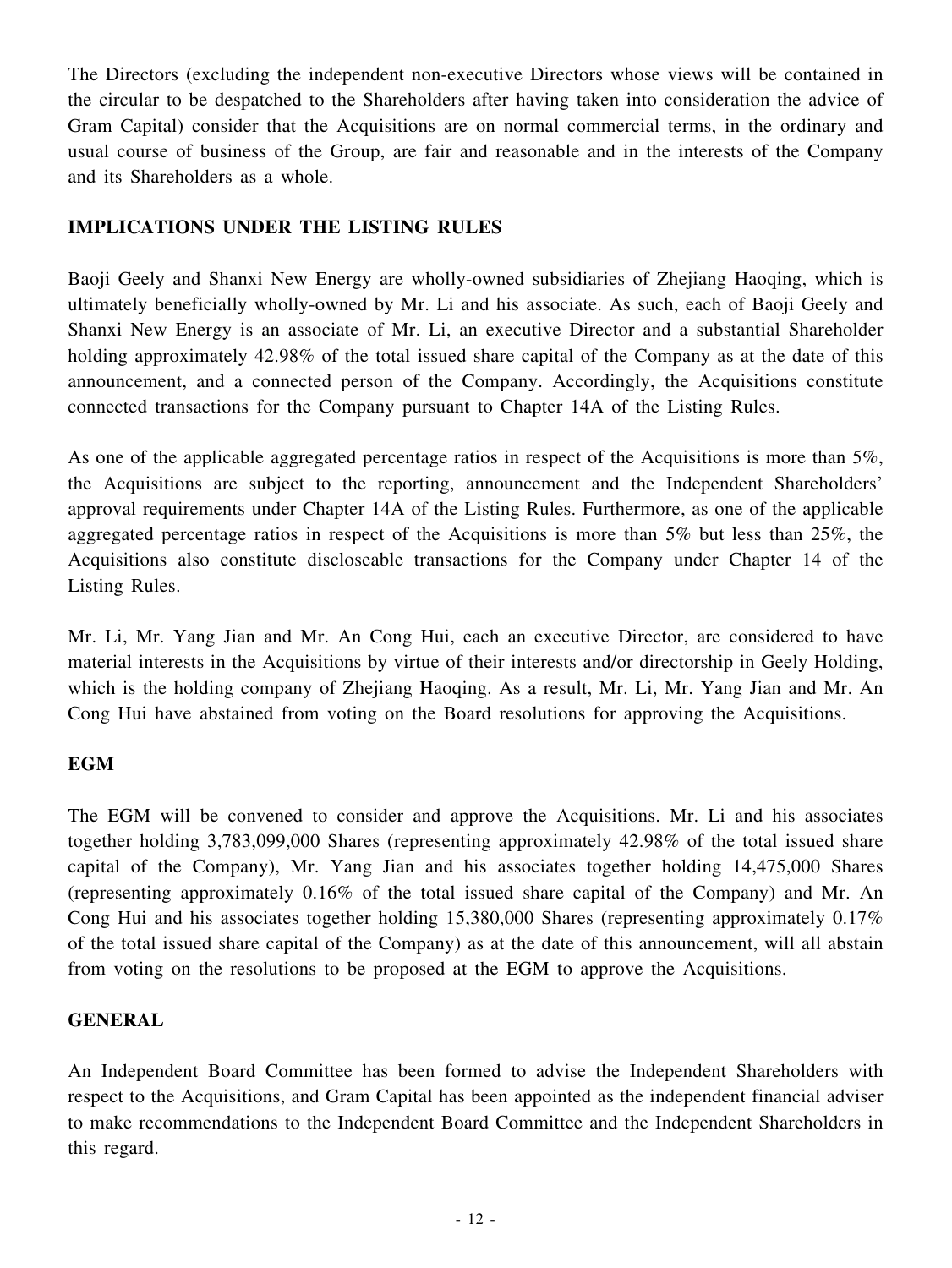A circular containing, among other things, (i) further information about the Acquisitions; (ii) the recommendation of the Independent Board Committee in respect of the terms of the Acquisition Agreements; (iii) the advice of Gram Capital regarding the terms of the Acquisition Agreements; and (iv) other information as required under the Listing Rules together with the notice of the EGM, will be despatched to the Shareholders on or before 30 June 2016.

**Completion of the Acquisitions is subject to the satisfaction of the conditions precedent under the Acquisition Agreements, and therefore, may or may not proceed to completion. Shareholders and potential investors are advised to exercise caution when dealing in the Shares.**

# **DEFINITIONS**

Unless the context otherwise requires, the following terms in this announcement shall have the meanings set out below:-

| "Acquisitions"                   | the acquisitions of the entire registered capitals of the Baoji Target<br>and the Shanxi Target by Jirun Automobile pursuant to the Baoji<br>Acquisition Agreement and the Shanxi Acquisition Agreement,<br>respectively       |
|----------------------------------|--------------------------------------------------------------------------------------------------------------------------------------------------------------------------------------------------------------------------------|
| "Acquisition Agreements"         | the Baoji Acquisition Agreement and the Shanxi Acquisition<br>Agreement, collectively                                                                                                                                          |
| "associate(s)"                   | has the meaning ascribed to it in the Listing Rules                                                                                                                                                                            |
| "Baoji Acquisition"              | the acquisition of the entire registered capital of the Baoji Target by<br>Jirun Automobile from Baoji Geely pursuant to the Baoji<br><b>Acquisition Agreement</b>                                                             |
| "Baoji Acquisition<br>Agreement" | the acquisition agreement entered into between Jirun Automobile<br>and Baoji Geely on 1 June 2016 in relation to the Baoji Acquisition                                                                                         |
| "Baoji Consideration"            | the consideration for the Baoji Acquisition, being RMB702,206,798                                                                                                                                                              |
| "Baoji Geely"                    | 寶雞吉利汽車有限公司 (Baoji Geely Automobile Company<br>Limited), a limited liability company incorporated in the Shaanxi<br>Province, the PRC, and a wholly-owned subsidiary of Zhejiang<br>Haoqing as at the date of this announcement |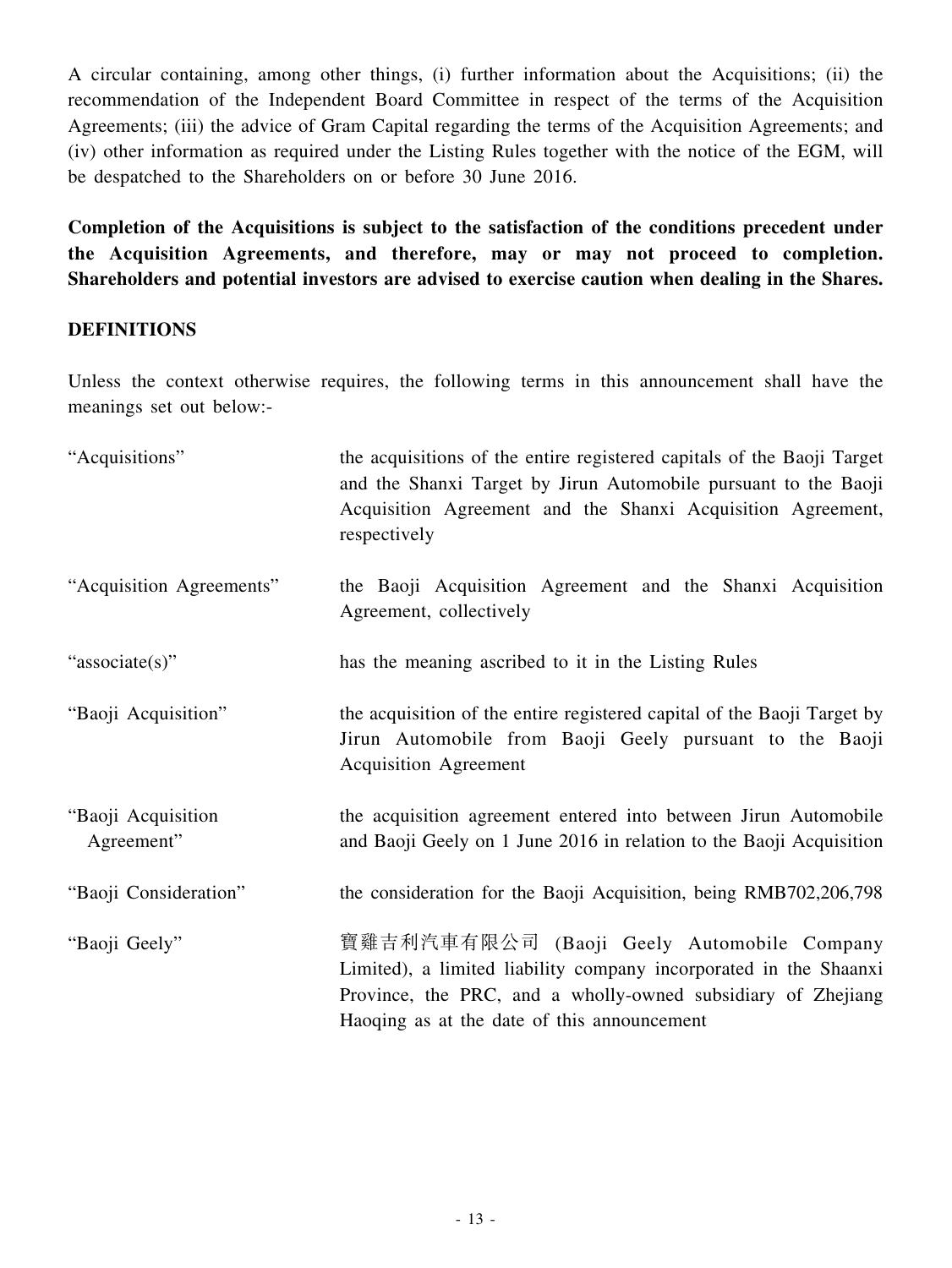| "Baoji Land and Buildings"  | land and buildings situated in an industrial complex at the north of<br>Gaoxin Avenue, south of Binhe Road, New High Tech Industries<br>Development Zone, Baoji City, Shaanxi Province, the PRC,<br>comprising (i) a parcel of land with a site area of approximately<br>790,850 sq.m.; and (ii) an industrial complex under construction<br>(upon completion of construction, this industrial complex will have |
|-----------------------------|------------------------------------------------------------------------------------------------------------------------------------------------------------------------------------------------------------------------------------------------------------------------------------------------------------------------------------------------------------------------------------------------------------------|
|                             | 15 buildings with a total planned gross floor area of approximately<br>271,590.25 sq.m. and 32 structures)                                                                                                                                                                                                                                                                                                       |
| "Baoji Manufacturing Plant" | the principal asset of the Baoji Target, which is a manufacturing<br>plant situated at the New High Tech Industries Development Zone,<br>Baoji City, Shaanxi Province, the PRC, with a designed production<br>capacity of approximately 200,000 units of vehicle per annum, and<br>will primarily manufacture new high-end sedan and SUV models                                                                  |
| "Baoji Purchase Shares"     | the entire registered capital of the Baoji Target as at the date of this<br>announcement                                                                                                                                                                                                                                                                                                                         |
| "Baoji Target"              | 寶雞吉利汽車部件有限公司 (Baoji Geely Automobile Components<br>Company Limited), a limited liability company incorporated in the<br>Shaanxi Province, the PRC, and a wholly-owned subsidiary of<br>Baoji Geely as at the date of this announcement                                                                                                                                                                           |
| "Board"                     | the board of Directors                                                                                                                                                                                                                                                                                                                                                                                           |
| "Business Day"              | a day (excluding Saturdays, Sundays and public holidays) on which<br>banks are open for business in Hong Kong and the PRC                                                                                                                                                                                                                                                                                        |
| "Company"                   | Geely Automobile Holdings Limited, a company incorporated in<br>the Cayman Islands with limited liability whose shares are listed on<br>the main board of the Stock Exchange (stock code: 175)                                                                                                                                                                                                                   |
| "connected person"          | has the meaning ascribed thereto under the Listing Rules                                                                                                                                                                                                                                                                                                                                                         |
| "Director(s)"               | the director(s) of the Company                                                                                                                                                                                                                                                                                                                                                                                   |
| "EGM"                       | an extraordinary general meeting of the Company to be held to<br>consider and, if thought fit, approve the Acquisitions                                                                                                                                                                                                                                                                                          |
| "GAAP"                      | generally accepted accounting principles                                                                                                                                                                                                                                                                                                                                                                         |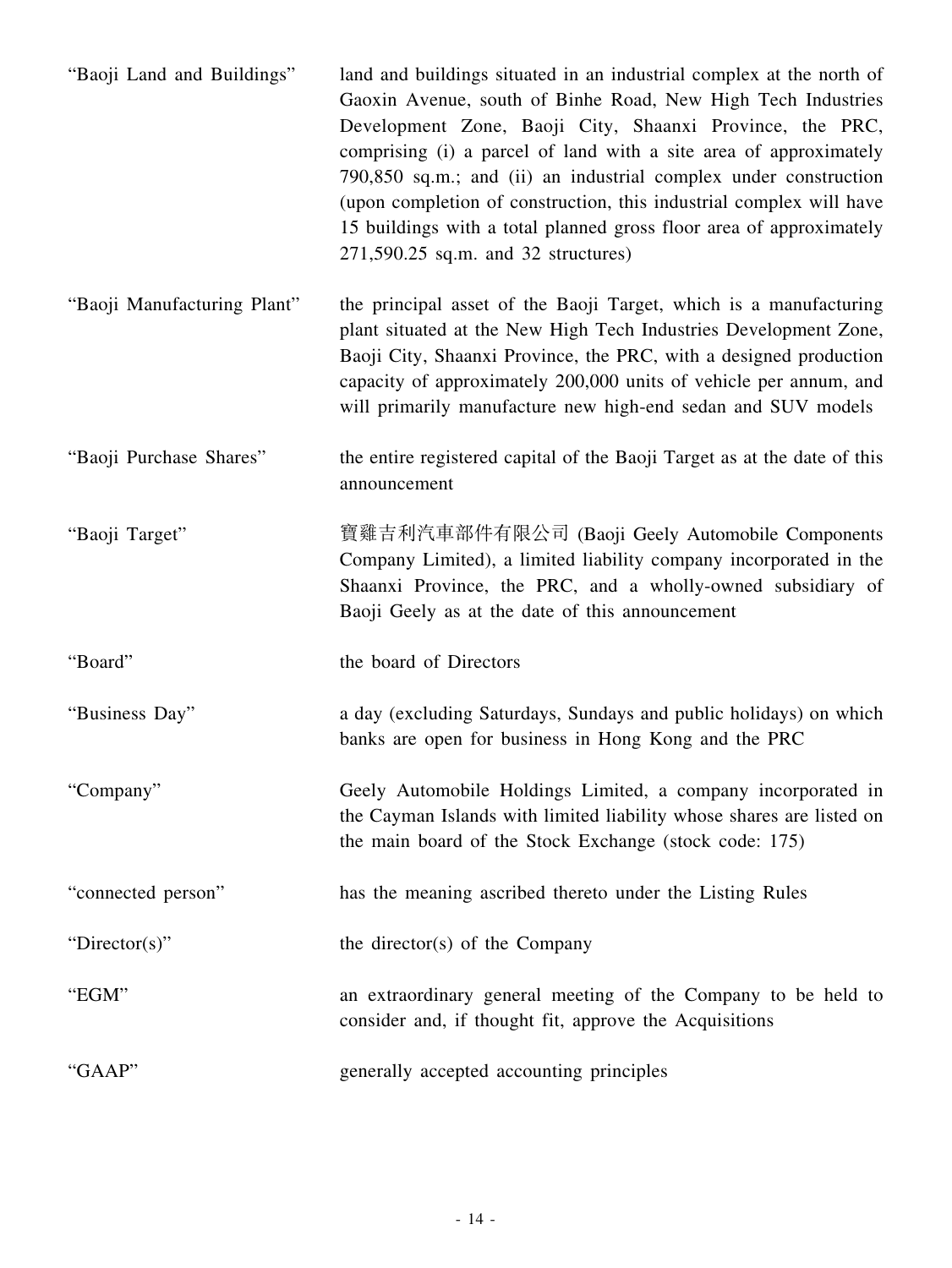| "Geely Holding"                                         | 浙江吉利控股集團有限公司 (Zhejiang Geely Holding Group<br>Company Limited), a private limited liability company<br>incorporated in Zhejiang Province, the PRC, and is owned as to<br>90% by Mr. Li and as to 10% by Mr. Li Xing Xing, the son of Mr.<br>Li, respectively, as at the date of this announcement             |
|---------------------------------------------------------|---------------------------------------------------------------------------------------------------------------------------------------------------------------------------------------------------------------------------------------------------------------------------------------------------------------|
| "Geely Holding Group"                                   | Geely Holding and its subsidiaries                                                                                                                                                                                                                                                                            |
| "Gram Capital" or<br>"Independent Financial<br>Adviser" | Gram Capital Limited, a licensed corporation to carry out Type 6<br>(advising on corporate finance) regulated activities under the SFO<br>and the independent financial adviser to advise the Independent<br>Board Committee and the Independent Shareholders in relation to<br>the terms of the Acquisitions |
| "Group"                                                 | the Company and its subsidiaries                                                                                                                                                                                                                                                                              |
| "HK\$"                                                  | Hong Kong dollar, the lawful currency of Hong Kong                                                                                                                                                                                                                                                            |
| "Hong Kong"                                             | Hong Kong Special Administrative Region of the PRC                                                                                                                                                                                                                                                            |
| "Independent Board<br>Committee"                        | an independent board committee of the Company, comprising all<br>the independent non-executive Directors, formed for the purpose of<br>advising the Independent Shareholders in respect of the<br>Acquisitions                                                                                                |
| "Independent Shareholders"                              | Shareholder(s) other than Mr. Li, Mr. Yang Jian and Mr. An Cong<br>Hui and their respective associates                                                                                                                                                                                                        |
| "Jirun Automobile"                                      | 浙江吉潤汽車有限公司 (Zhejiang Jirun Automobile Company<br>Limited), a limited liability company incorporated in the Zhejiang<br>Province, the PRC, and a 99% owned subsidiary of the Company as<br>at the date of this announcement                                                                                    |
| "Listing Rules"                                         | the Rules Governing the Listing of Securities on the Stock<br>Exchange                                                                                                                                                                                                                                        |
| "Long Stop Date"                                        | 60 calendar days from the date of the Baoji Acquisition Agreement<br>and the Shanxi Acquisition Agreement                                                                                                                                                                                                     |
| "Mr. Li"                                                | Mr. Li Shu Fu, an executive Director and a substantial Shareholder<br>holding 42.98% interest in the total issued share capital of the<br>Company as at the date of this announcement                                                                                                                         |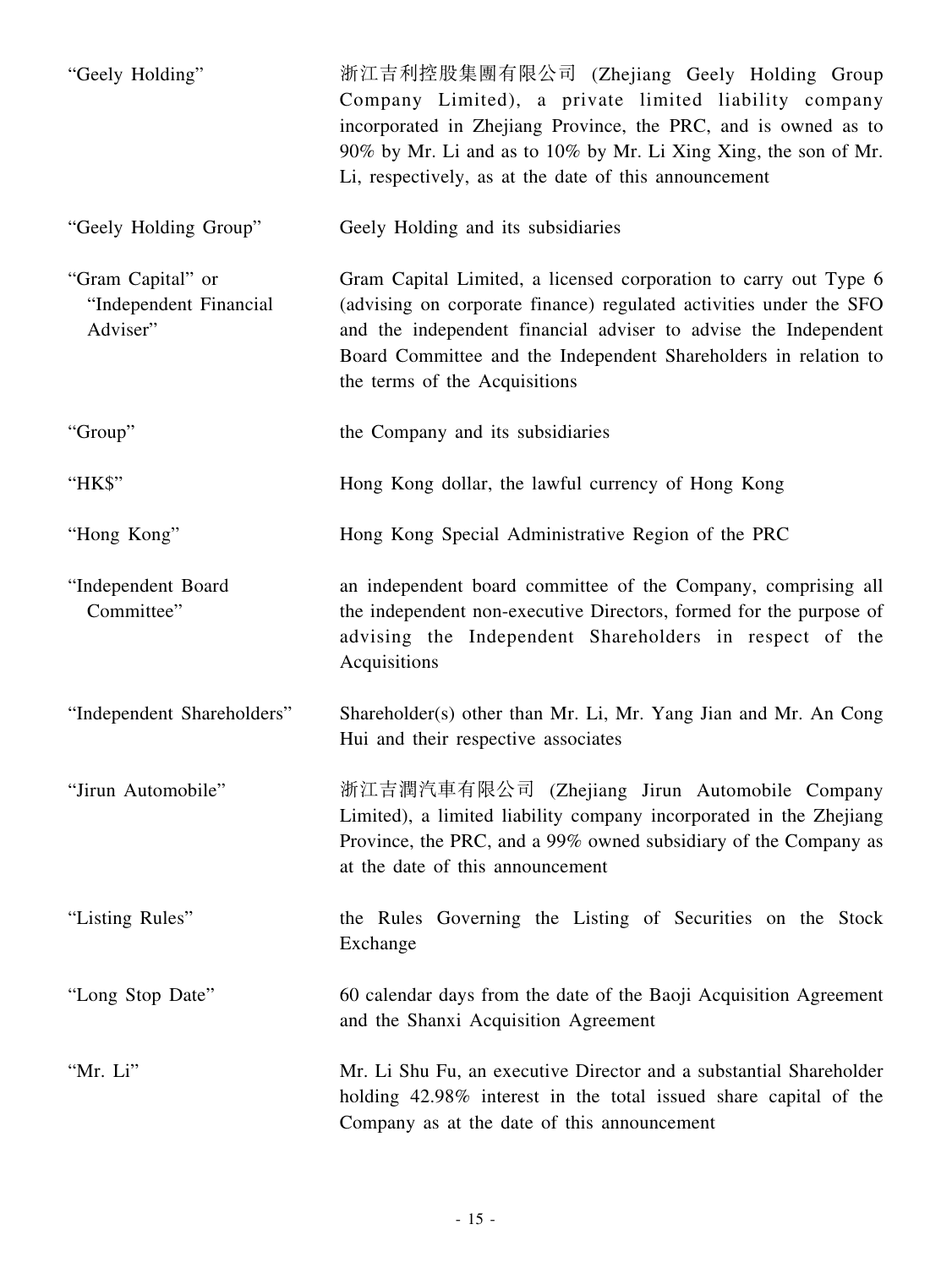| "percentage ratio(s)"             | has the meaning ascribed to it under Rule 14.07 of the Listing<br>Rules                                                                                                                                                                                                                                                                                                                                                                                                                                                                                                                                                                   |
|-----------------------------------|-------------------------------------------------------------------------------------------------------------------------------------------------------------------------------------------------------------------------------------------------------------------------------------------------------------------------------------------------------------------------------------------------------------------------------------------------------------------------------------------------------------------------------------------------------------------------------------------------------------------------------------------|
| "PRC"                             | the People's Republic of China, and for the purposes of this<br>announcement excluding Hong Kong, the Macau Special<br>Administrative Region, and Taiwan                                                                                                                                                                                                                                                                                                                                                                                                                                                                                  |
| "RMB"                             | Renminbi, the lawful currency of the PRC                                                                                                                                                                                                                                                                                                                                                                                                                                                                                                                                                                                                  |
| "SAIC"                            | State Administration for Industry and Commerce or its local<br>bureaus                                                                                                                                                                                                                                                                                                                                                                                                                                                                                                                                                                    |
| "Shanxi Acquisition"              | the acquisition of the entire registered capital of the Shanxi Target<br>by Jirun Automobile from Shanxi New Energy pursuant to the<br>Shanxi Acquisition Agreement                                                                                                                                                                                                                                                                                                                                                                                                                                                                       |
| "Shanxi Acquisition<br>Agreement" | the acquisition agreement entered into between Jirun Automobile<br>and Shanxi New Energy on 1 June 2016 in relation to the Shanxi<br>Acquisition                                                                                                                                                                                                                                                                                                                                                                                                                                                                                          |
| "Shanxi Consideration"            | the consideration for the Shanxi Acquisition, being<br>RMB720,244,135                                                                                                                                                                                                                                                                                                                                                                                                                                                                                                                                                                     |
| "Shanxi Land and Buildings"       | land and buildings situated in an industrial complex at No. 369<br>Guangan East Street, Yuci District, Jinzhong City, Shanxi Province,<br>the PRC, comprising (i) a parcel of land with a site area of<br>approximately 733,333.34 sq.m.; (ii) 19 completed buildings with<br>total gross floor area of approximately 190,538.74 sq.m. and<br>various ancillary structures; and (iii) 3 buildings and 2 structures<br>which are still under construction as at the date of this<br>announcement (upon completion of construction, these buildings<br>and structures will have a total gross floor area of approximately<br>$1,494$ sq.m.) |
| "Shanxi Manufacturing Plant"      | the principal asset of the Shanxi Target, which is a manufacturing<br>plant situated at the Jinzhong City, Shanxi Province, the PRC, with<br>a designed production capacity of approximately 100,000 units of<br>vehicle per annum, and will primarily manufacture new high-end<br>sedan and mid-end to high-end electric vehicle models                                                                                                                                                                                                                                                                                                  |